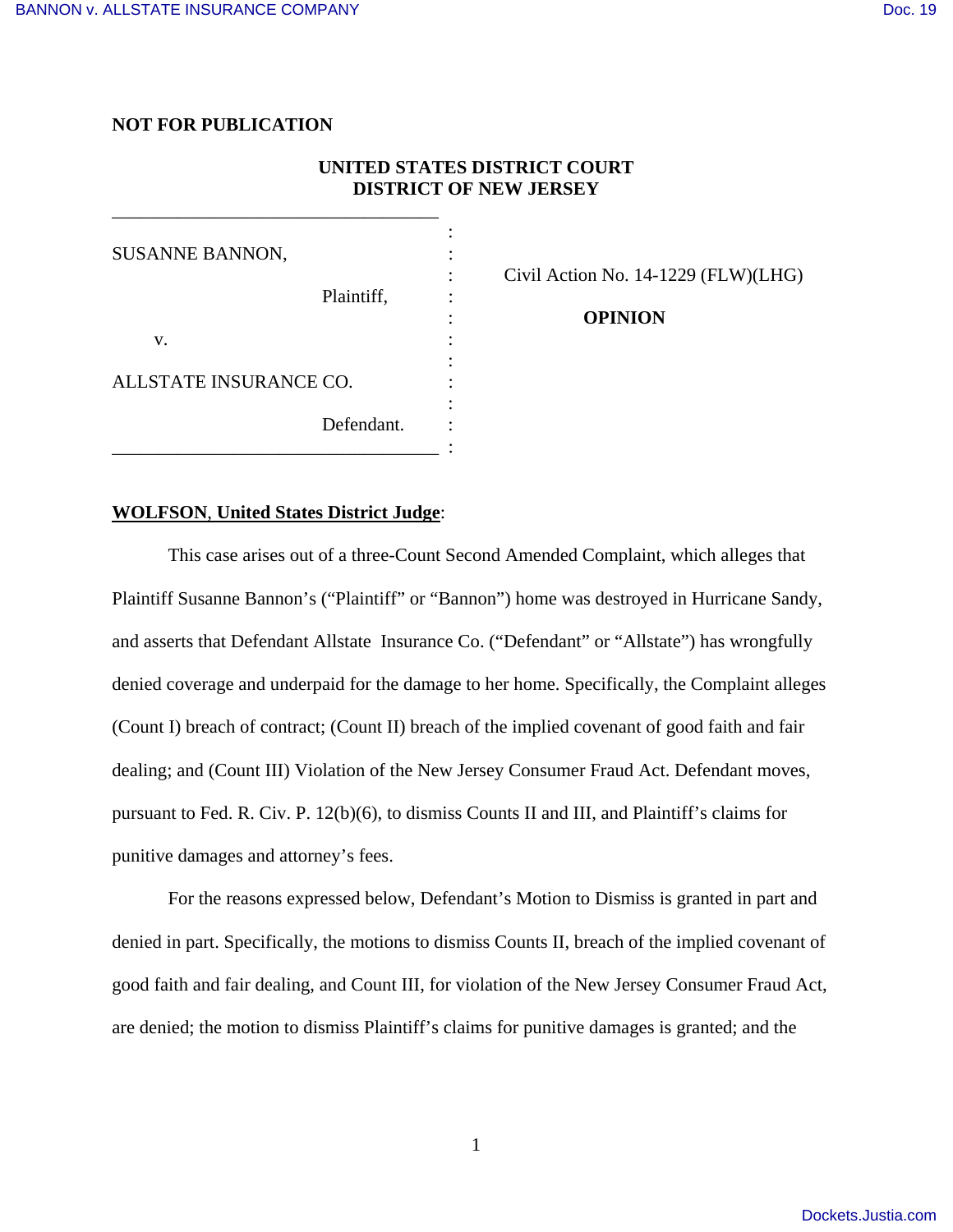motion to dismiss Plaintiff's claims for attorney's fees is granted with respect to Count II, but is denied as to Count III.

### **I. FACTUAL BACKGROUND AND PROCEDURAL HISTORY**

 The facts provided here come from the Second Amended Complaint and from documents which form the basis for the Complaint. The Court assumes such facts to be true for the purposes of this Motion. Plaintiff, a resident of Union Beach, New Jersey, purchased a "Deluxe Homeowners Insurance Policy" from Defendant, with a liability limit of \$241,231 for the dwelling, \$24,123 for other structures, \$168,862 for personal property, and up to nine months of living expenses. 2d Am. Compl. at  $\P$ [1, 3; Walters Decl. Ex. B at  $7<sup>1</sup>$ . The policy provided that coverage for dwellings or other structures did not include loss caused by "flood, including, but not limited to, surface water, waves, tidal water or overflow of any body of water or spray from any of these things, whether or not driven by wind." Walters Decl. Ex. B. at 47. The same language limits coverage for personal property. *Id.* at 53. Plaintiff paid all premiums when due, and the policy was in full force and effect when Hurricane Sandy made landfall on October 29, 2012. 2d. Am. Compl. at ¶¶ 13–14.

 On October 29, 2012, Plaintiff's home was destroyed by Hurricane Sandy. 2d Am. Compl. at ¶ 1. Plaintiff suffered over \$434,216 in damages. *Id.* at ¶¶ 4, 17. Plaintiff reported the damage and submitted the appropriate documentation and claim for damages to Allstate. *Id.* at ¶ 18. According to the Complaint, Allstate's adjuster, Steve Bryan Gladu, stated to Plaintiff that the destruction of Plaintiff's home was due to wind damage. *Id.* at ¶ 21. The Complaint alleges

<sup>&</sup>lt;sup>1</sup> Walters Declaration Exhibit B is Ms. Bannon's policy. Because these pages are not numbered consecutively, the page numbers given herein will be the numbers of the pages of the Exhibit when viewed as a PDF file.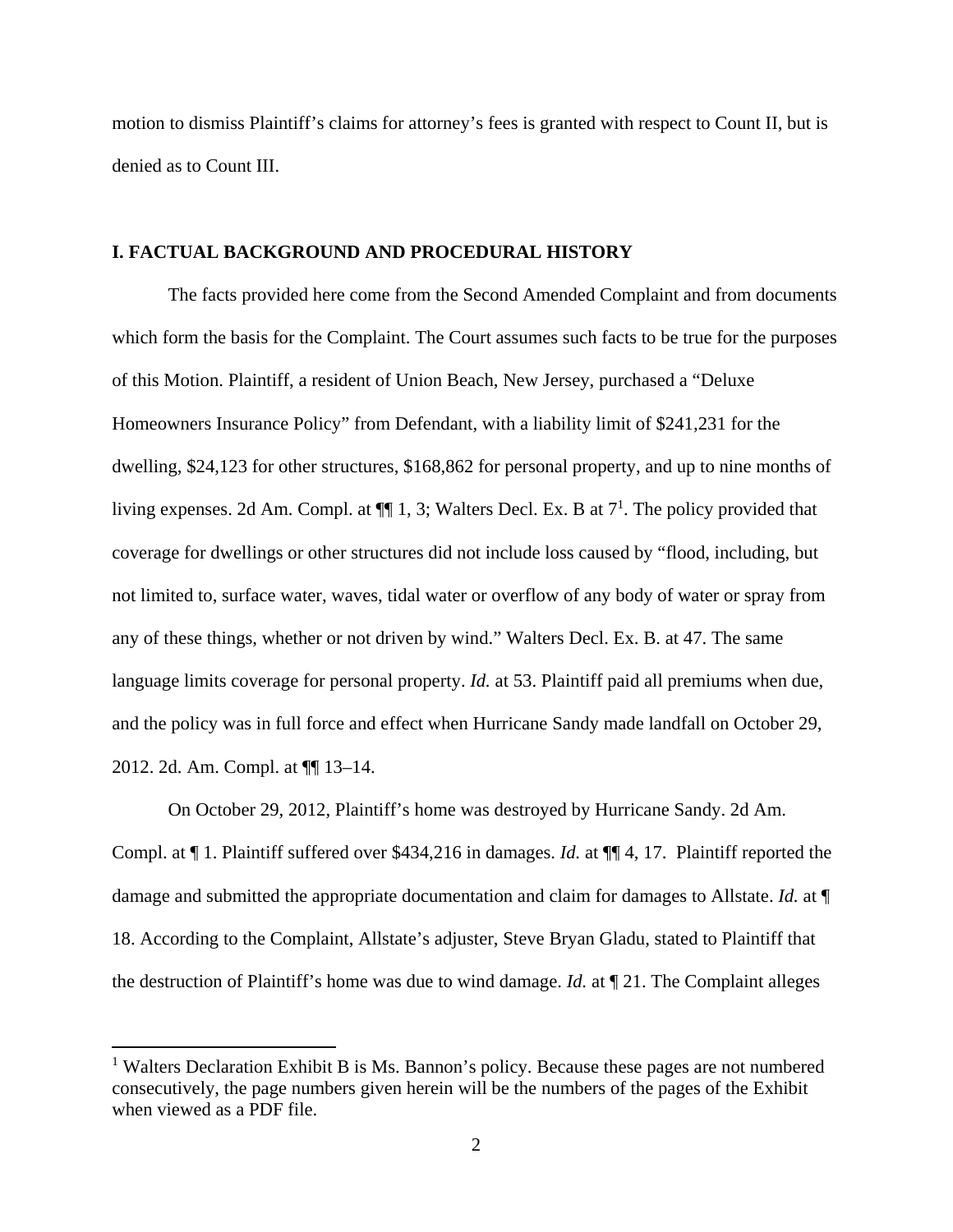that other evidence, including statements from witnesses, photographic evidence, and professional opinions, support a finding that Plaintiff's home was destroyed as a result of wind damage. *Id.* at ¶¶ 22–24. On June 12, 2013, Plaintiff received a letter from Allstate denying the claim. *Id.* at ¶ 29. According to the Complaint, the letter did not cite to any clear evidence to support the position to deny coverage. *Id.* at ¶ 30. However, following the denial of coverage, an engineer inspected Plaintiff's home. *Id.* at  $\P$  28. Plaintiff asserts that Allstate, its agents, servants, and employees, improperly adjusted and denied her claims, failed to properly investigate the damage, and unjustifiably refused to perform its obligations. *Id.* at  $\P$  31–34.<sup>2</sup>

 On February 25, 2014, Plaintiff filed the original two-Count Complaint, alleging breach of contract and breach of the implied covenant of good faith and fair dealing. The First Amended Complaint, alleging the same two Counts, was filed on May 20, 2014. Following Defendant's Motion to Dismiss Count II of the First Amended Complaint and the claims for punitive damages and attorney's fees, Plaintiff filed the Second Amended Complaint on June 23, 2014, which added Count III, violation of the New Jersey Consumer Fraud Act. On July 7, 2014, Defendant filed the present Motion to Dismiss, which requests dismissal of Counts II (breach of the implied covenant of good faith and fair dealing) and III (violation of the New Jersey Consumer Fraud Act) of the Second Amended Complaint, as well as Plaintiff's claims for punitive damages and attorney's fees.<sup>3</sup>

<sup>&</sup>lt;sup>2</sup> Plaintiff evidently received insurance money for flood damage from a separate flood policy. *See* 2d. Am. Compl. at ¶ 47.

<sup>&</sup>lt;sup>3</sup> On December 2, 2014, Plaintiff submitted a letter arguing that the Hurricane Sandy Case Management Order ("HSCMO") should apply to this case, and that, under the HSCMO, the Motion to Dismiss is premature. The HSCMO applies to "Hurricane Sandy cases involving standard flood insurance policies sold and administered by participating Write Your Own Program insurance companies in accordance with the National Flood Insurance Program . . . in addition to direct claims against the Federal Emergency Management Agency pursuant to the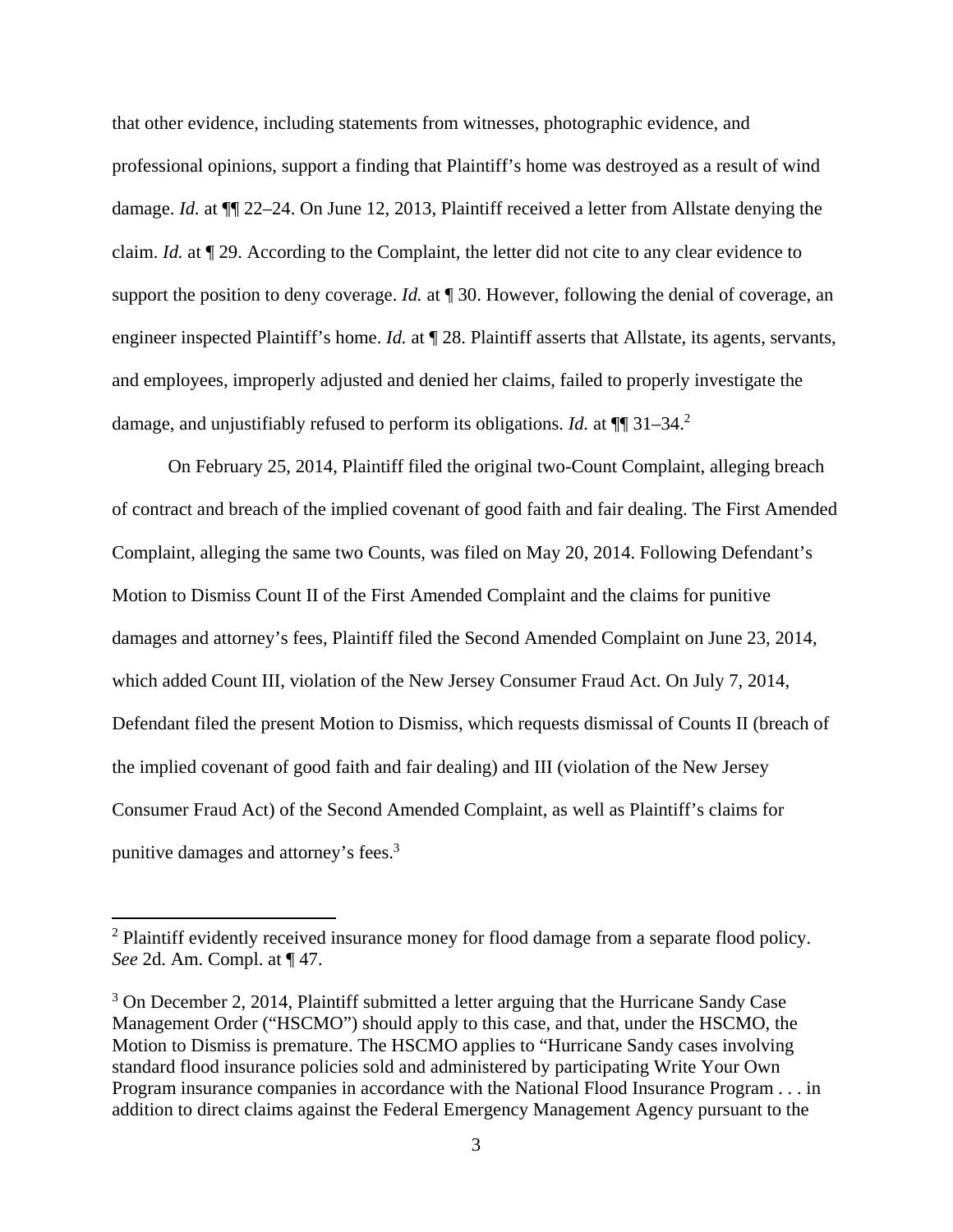#### **II. STANDARD OF REVIEW**

When considering a motion to dismiss a complaint for failure to state a claim upon which relief can be granted, pursuant to Fed. R. Civ. P. 12(b)(6), a court must accept all well-pleaded allegations in the complaint as true and view them in the light most favorable to the plaintiff. *Evancho v. Fisher*, 423 F.3d 347, 351 (3d Cir. 2005). It is well settled that a pleading is sufficient if it contains "a short and plain statement of the claim showing that the pleader is entitled to relief." Fed. R. Civ. P. 8(a)(2). However, "[a]lthough the Federal Rules of Civil Procedure do not require a claimant to set forth an intricately detailed description of the asserted basis for relief, they do require that the pleadings give defendant fair notice of what the plaintiff's claim is and the grounds upon which it rests." *Baldwin Cnty. Welcome Ctr. v. Brown*, 466 U.S. 147, 149–50 n. 3 (1984) (quotation and citation omitted). A district court, in weighing a motion to dismiss, asks "'not whether a plaintiff will ultimately prevail but whether the claimant is entitled to offer evidence to support the claim.'" *Bell Atlantic v. Twombly*, 550 U.S. 544, 583 (2007) (quoting *Scheuer v. Rhoades*, 416 U.S. 232, 236 (1974)); *see also Ashcroft v. Iqbal*, 556 U.S. 662, 684 (2009) ("Our decision in *Twombly* expounded the pleading standard for all civil actions.") (internal citations omitted); *Fowler v. UPMC Shadyside*, 578 F.3d 203, 210 (3d Cir. 2009) ("*Iqbal* . . . provides the final nail-in-the-coffin for the 'no set of facts' standard that applied to federal complaints before *Twombly."*).

<u> 1989 - Johann Stoff, fransk politik (d. 1989)</u>

NFIA." The HSCMO also provides that cases setting forth claims for damages caused by sources other than flooding "shall be reassigned to the same District Judge and Magistrate Judge and consolidated for discovery purposes." However, this case does not involve a Write Your Own Program insurance company, or a claim against the Federal Emergency Management Agency, nor is there a related case involving such claims. The HSCMO therefore does not apply here. The Court also notes with disapproval that this argument was not raised until approximately four months after the return date for the motion.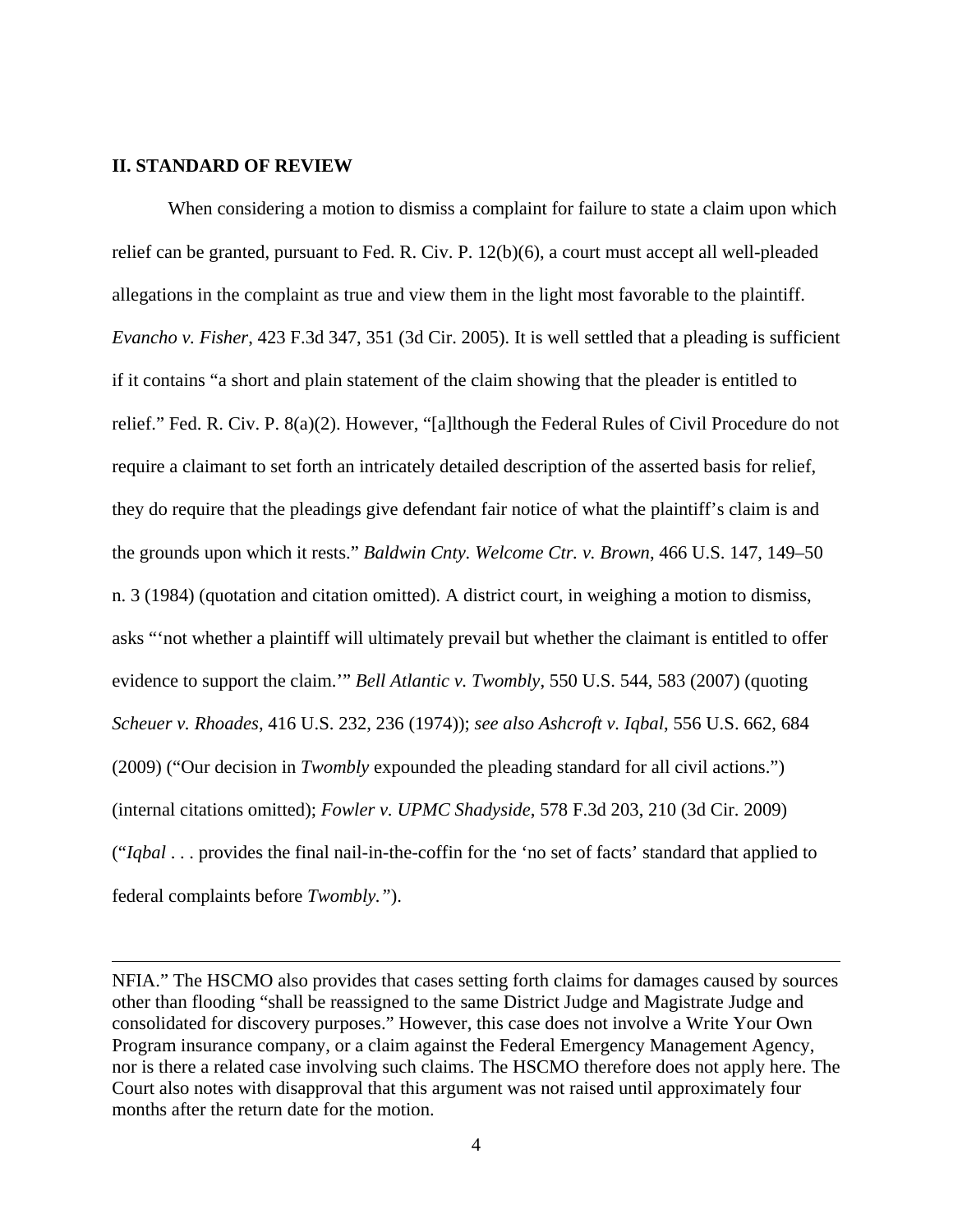Following the *Twombly/Iqbal* standard, the Third Circuit applies a two-part analysis in reviewing a complaint under Rule 12(b)(6). First, a district court must accept all of the complaint's well-pleaded facts as true, but may disregard any legal conclusions. *Fowler,* 578 F.3d at 210. Second, a district court must determine whether the facts alleged in the complaint are sufficient to show that the plaintiff has a "plausible claim for relief." *Id.* A complaint must do more than allege the plaintiff's entitlement to relief. *Id.* However, this standard "'does not impose a probability requirement at the pleading stage,' but instead 'simply calls for enough facts to raise a reasonable expectation that discovery will reveal evidence of' the necessary element." *Phillips v. Cnty. of Allegheny*, 515 F.3d 224, 234 (3d Cir. 2008) (quoting *Twombly*, 127 U.S. at 1965); *see also Covington v. Int'l Ass'n of Approved Basketball Officials*, 710 F.3d 114, 118 (3d Cir. 2013) ("[A] claimant does not have to set out in detail the facts upon which he bases his claim . . . . The pleading standard is not akin to a probability requirement, . . . to survive a motion to dismiss, a complaint merely has to state a plausible claim for relief." (citations omitted)). Nonetheless, a court need not credit either "bald assertions" or "legal conclusions" in a complaint when deciding a motion to dismiss. *In re Burlington Coat Factory Sec. Litig.*, 114 F.3d 1410, 1429–30 (3d Cir. 1997). The defendant bears the burden of showing that no claim has been presented. *Hedges v. U.S.*, 404 F.3d 744, 750 (3d Cir. 2005) (citing *Kehr Packages, Inc. v. Fidelcor, Inc.*, 926 F.2d 1406, 1409 (3d Cir. 1991)).

Finally, a court in reviewing a Rule 12(b)(6) motion must only consider the facts alleged in the pleadings, the documents attached thereto as exhibits, and matters of judicial notice. *Southern Cross Overseas Agencies, Inc. v. Kwong Shipping Grp. Ltd.*, 181 F.3d 410, 426 (3d Cir. 1999). However, "a court may consider an undisputedly authentic document that a defendant attaches as an exhibit to a motion to dismiss if the plaintiff's claims are based on the document."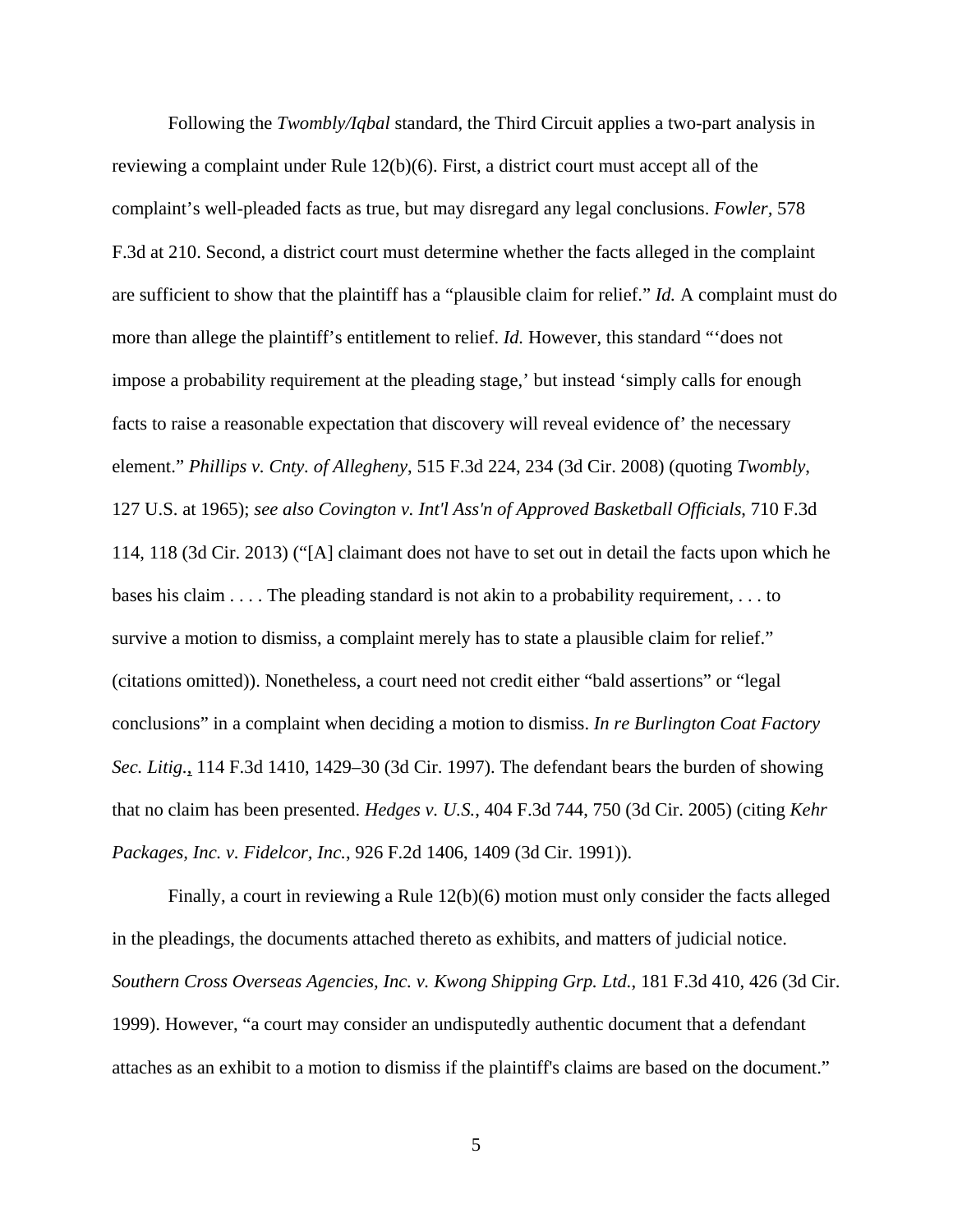*Pension Ben. Guar. Corp. v. White Consol. Indus., Inc.*, 998 F.2d 1192, 1196 (3d Cir. 1993).

Defendant has attached to its Motion to Dismiss a declaration from its counsel, Mark J. Walters, and four Exhibits, including, *inter alia*, Plaintiff's Homeowners Policy, a map from Google.com showing the location of Plaintiff's property, and the report of an engineer retained by Allstate to determine the cause of damage to Plaintiff's property. Because Plaintiff's Complaint is based on the Homeowners Policy, this document may be considered by the Court; the remaining documents, including the statements made by counsel in the declaration, do not form the basis for plaintiff's claims, and therefore will not be considered for this Motion.

### **III. DISCUSSION**

 Because the New Jersey Consumer Fraud Act expressly provides for the award of attorney's fees, and because the substantive claims may impact the availability of remedies, I shall first address the motions on the substantive claims, then the motions related to the remedies.

### **A. Breach of Implied Covenant of Good Faith and Fair Dealing**

 Defendant argues that there can be no claim for a breach of the covenant of good faith and fair dealing if the claims decision is "fairly debateable." Def. Br. at 7. Defendant further asserts that the facts as alleged in the Complaint and the exclusions in the policy establish that Defendant's decision was at least fairly debateable, and therefore the claim for breach of the covenant of good faith and fair dealing should be dismissed. *Id.* at 8. Plaintiff contends that the statements of Gladu are sufficient to find that Allstate accepted liability for her alleged wind damages, and that the later refusal of coverage was therefore in bad faith. Pl. Br. at 10.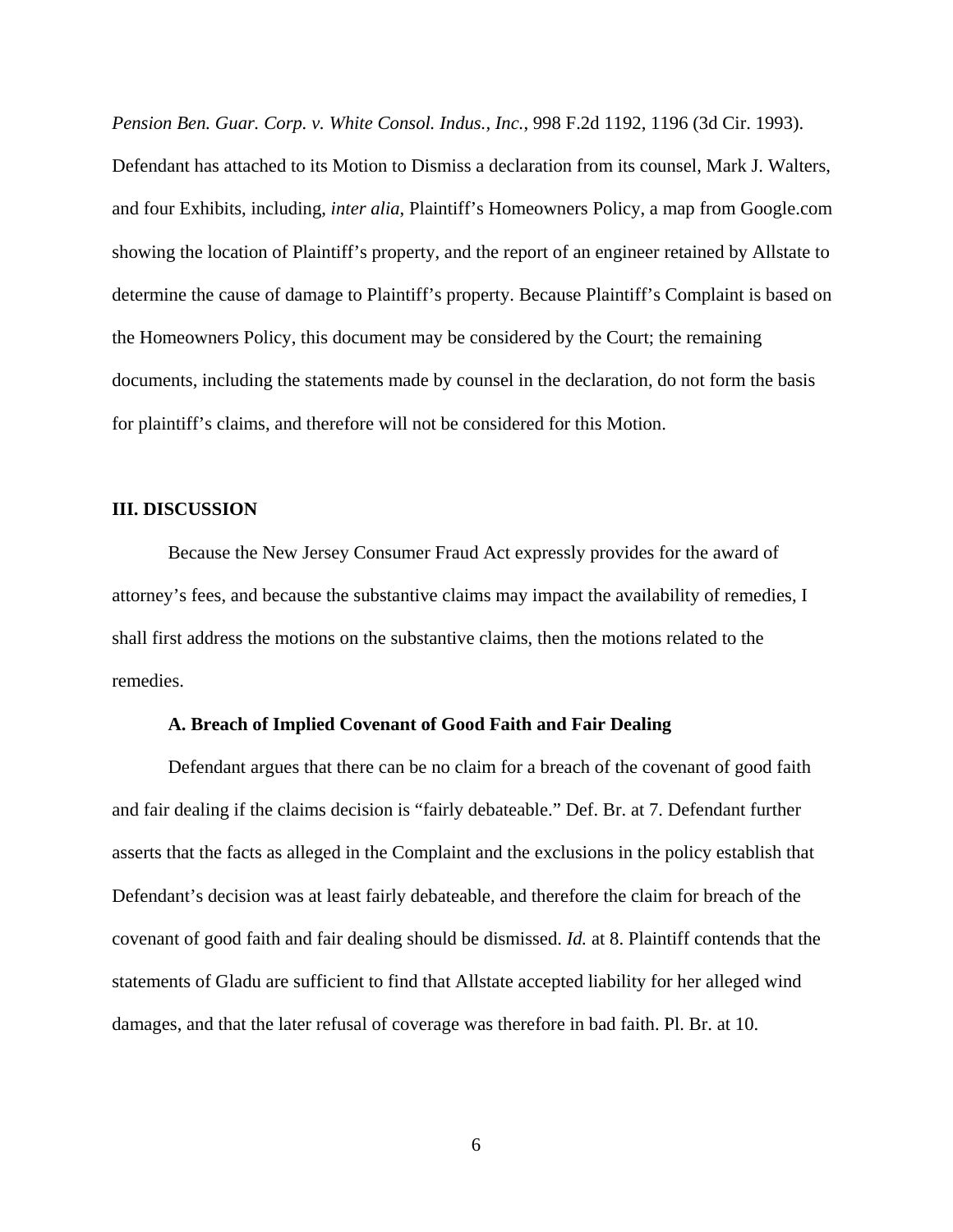The seminal case describing the cause of action in New Jersey for the violation of the breach of good faith and fair dealing in an insurance context is *Pickett v. Lloyd's*, 621 A.2d 445 (N.J. 1993). The New Jersey Supreme Court held that "an insurance company owes a duty of good faith to its insured in processing a first-party claim." *Id.* at 450. However, for this cause of action, "[i]f a claim is 'fairly debatable,' no liability in tort will arise." *Id.* at 453 (internal quotation marks and citation omitted). In the context of denial of benefits, the "fairly debateable" standard means that "a claimant who could not have established as a matter of law a right to summary judgment on the substantive claim would not be entitled to assert a claim for an insurer's bad-faith refusal to pay the claim." *Id.* at 454.

 The question of whether the claim is "fairly debateable" is, clearly, a fact-specific question. Moreover, it is not obvious from the face of the Second Amended Complaint, including the alleged facts that an Allstate adjuster initially opined that the damage to Plaintiff's home was cause by wind, and that Allstate sent an engineer to inspect the property after its denial of coverage, that the denial of coverage for alleged wind damages was "fairly debateable."<sup>4</sup> While this claim may be subject to dismissal on a summary judgment motion, following discovery, the Second Amended Complaint states sufficient facts to permit the claim to go forward. Thus, Defendant's Motion to Dismiss Count II, breach of the implied covenant of good faith and fair dealing, is denied.

#### **B. Violation of the New Jersey Consumer Fraud Act**

 Defendant argues that the denial of insurance benefits does not fall within the scope of the New Jersey Consumer Fraud Act (CFA). Def. Br. at 11. Plaintiff points out that this

<sup>&</sup>lt;sup>4</sup> Indeed, Defendant has not moved to dismiss the breach of contract claim.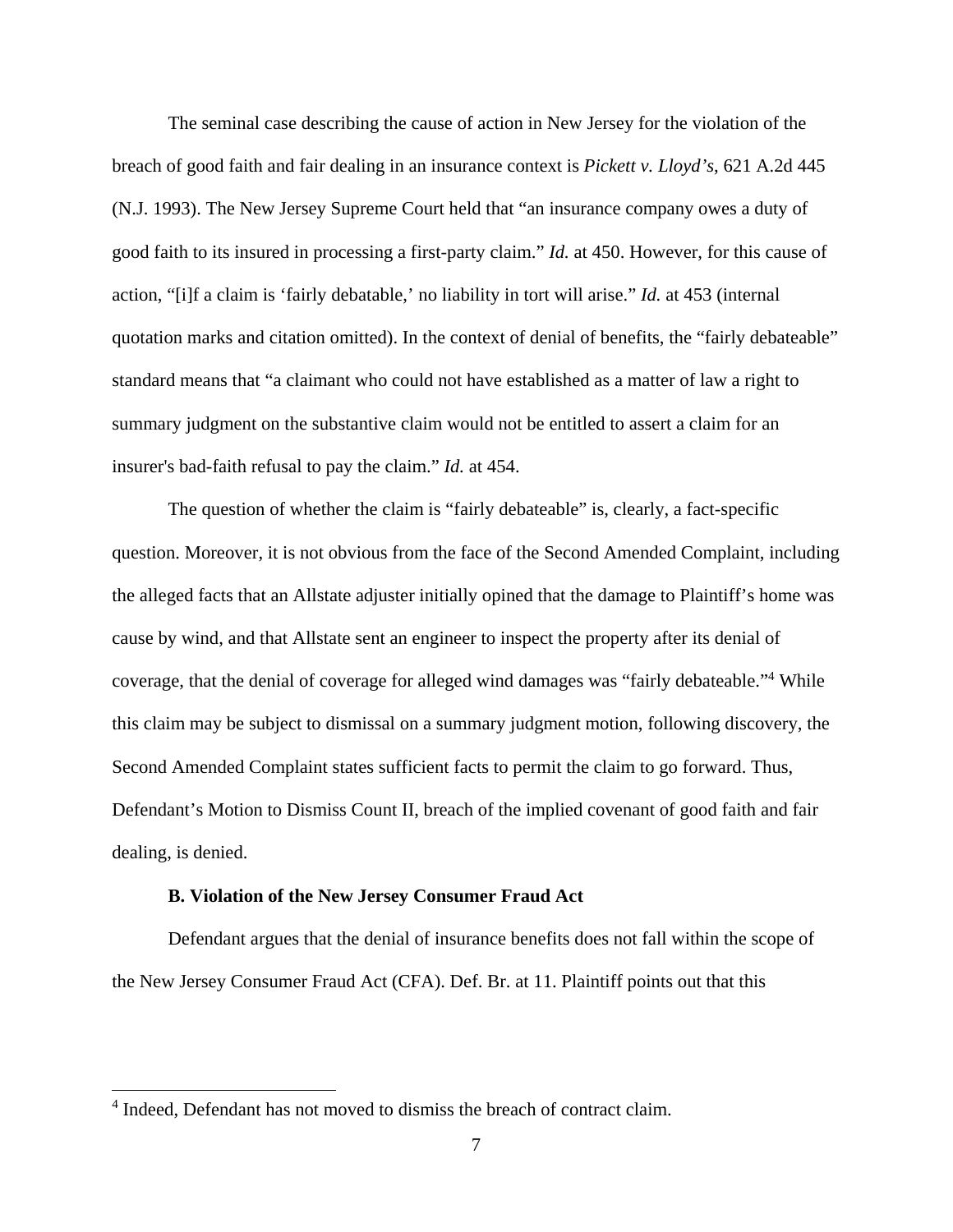determination has been called into question by recent New Jersey Supreme Court and Third Circuit precedents. Pl. Br. at 13.

 New Jersey courts have, since the 1980s, held that the CFA does not apply to the payment of insurance benefits. *See Nikiper v. Motor Club of America*, 557 A.2d 332, 336 (N.J. App. Div.), *certif. denied*, 564 A.2d 863 (N.J. 1989); *Pierzga v. Ohio Casualty Group of Ins. Cos.*, 504 A.2d 1200, 1203–04 (N.J. App. Div.), *certif. denied*, 517 A.2d 402 (N.J. 1986). And, at one time, the Third Circuit agreed. *See Van Holt v. Liberty Mutual Fire Ins. Co.*, 163 F.3d 161, 168 (3d Cir. 1998). In 1997, though, the New Jersey Supreme Court applied the CFA to the sale of insurance, holding that "the [CFA]'s language is ample enough to encompass the sale of insurance policies as goods and services that are marketed to consumers." *Lemelledo v. Benefit Mgmt. Corp.*, 696 A.2d 546, 551 (N.J. 1997). While the New Jersey Supreme Court noted that "several lower courts have held that the payment of insurance *benefits* is not subject to the CFA," the Court expressly declined to rule on the validity of those holdings. *Id.* at 551, 551 n.3. Ten years later, relying on *Lemelledo*, the Third Circuit overturned a District Court decision finding that the CFA did not apply to an alleged scheme to defraud insureds of their benefits. *Weiss v. First Unum Life Ins. Co.*, 482 F.3d 254, 266 (3d Cir. 2007). The Third Circuit stated that that:

> while the New Jersey Supreme Court has been silent as to this specific application of CFA, its sweeping statements regarding the application of the CFA to deter and punish deceptive insurance practices makes us question why it would not conclude that the performance in the providing of benefits, not just sales, is covered.

[*Id.*]

Following the Third Circuit's decision, as noted by Plaintiffs, judges in this District have declined to dismiss insurance payment claims based on the CFA. *See Beekman v. Excelsior Ins. Co.*, No. 14-cv-363, 2014 U.S. WL 674042 (D.N.J. February 21, 2014); *Bartels v. Hudson Ins.*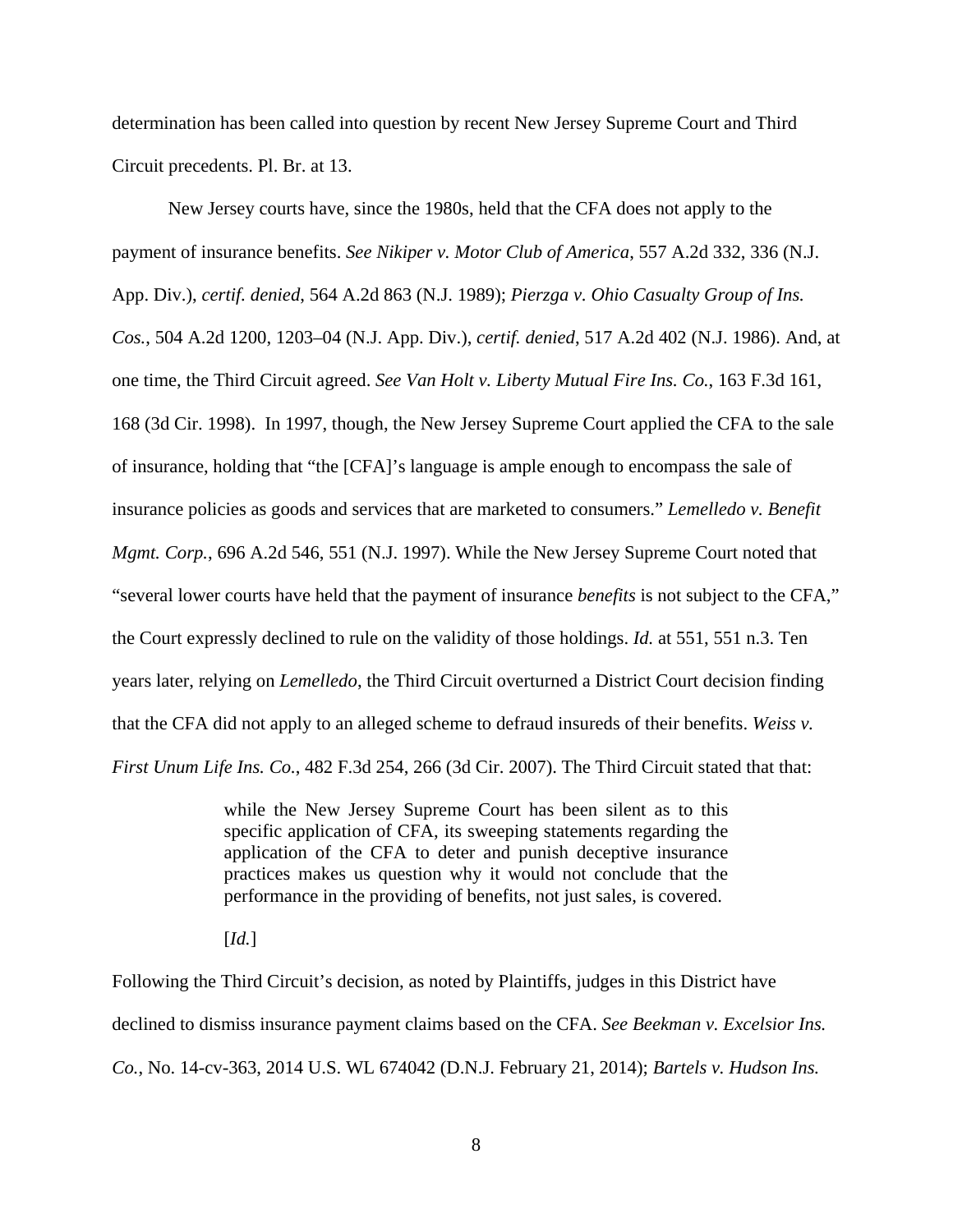*Co.*, No. 05-cv-3890, 2008 WL 5070660 (D.N.J. Nov. 24, 2008). However, the New Jersey Appellate Division has continued to hold that "while the CFA 'encompass[es] the sale of insurance policies as goods and services that are marketed to consumers,' 'the payment of insurance benefits is not subject to the CFA.'" *See Beaver v. Magellan Health Servs.*, 80 A.3d 1160, 1168 n.1 (N.J. App. Div. 2013) (quoting *Lemelledo*, 696 A.2d at 551).

 To ascertain the controlling state law, in the absence of a decision by that State's highest court, a federal court must attempt to predict how the state Supreme Court would decide the question. *Hamme v. Dreis & Krump Mfg. Co.*, 716 F.2d 152, 155 (3d Cir. 1982). "[T]he decisions of intermediate state courts having statewide jurisdiction are normally a strong indication of what the state law is." *Id.* However, these decisions may be disregarded if the court "is convinced by other persuasive data that the highest court of the state would decide otherwise." *Id.* at 156 (emphasis removed). The Third Circuit, in *Weiss*, closely examined the "sweeping statements" made by the New Jersey Supreme Court with regard to the CFA and fraudulent insurance practices, and the Supreme Court's determination that applying the other regulations which apply to insurance did not bar the application of the CFA to the sale of insurance. 482 F.3d at 266. The Third Circuit thus predicted that the New Jersey Supreme Court will ultimately determine that the CFA does apply to the payment of insurance benefits. *Id.* The New Jersey Appellate Division, in contrast, has not performed a new analysis of the CFA's applicability to insurance benefits, despite the New Jersey Supreme Court's broad statements, but relies on the Court's non-determination of the issue. *See Beaver*, 80 A.3d at 1168 n.1.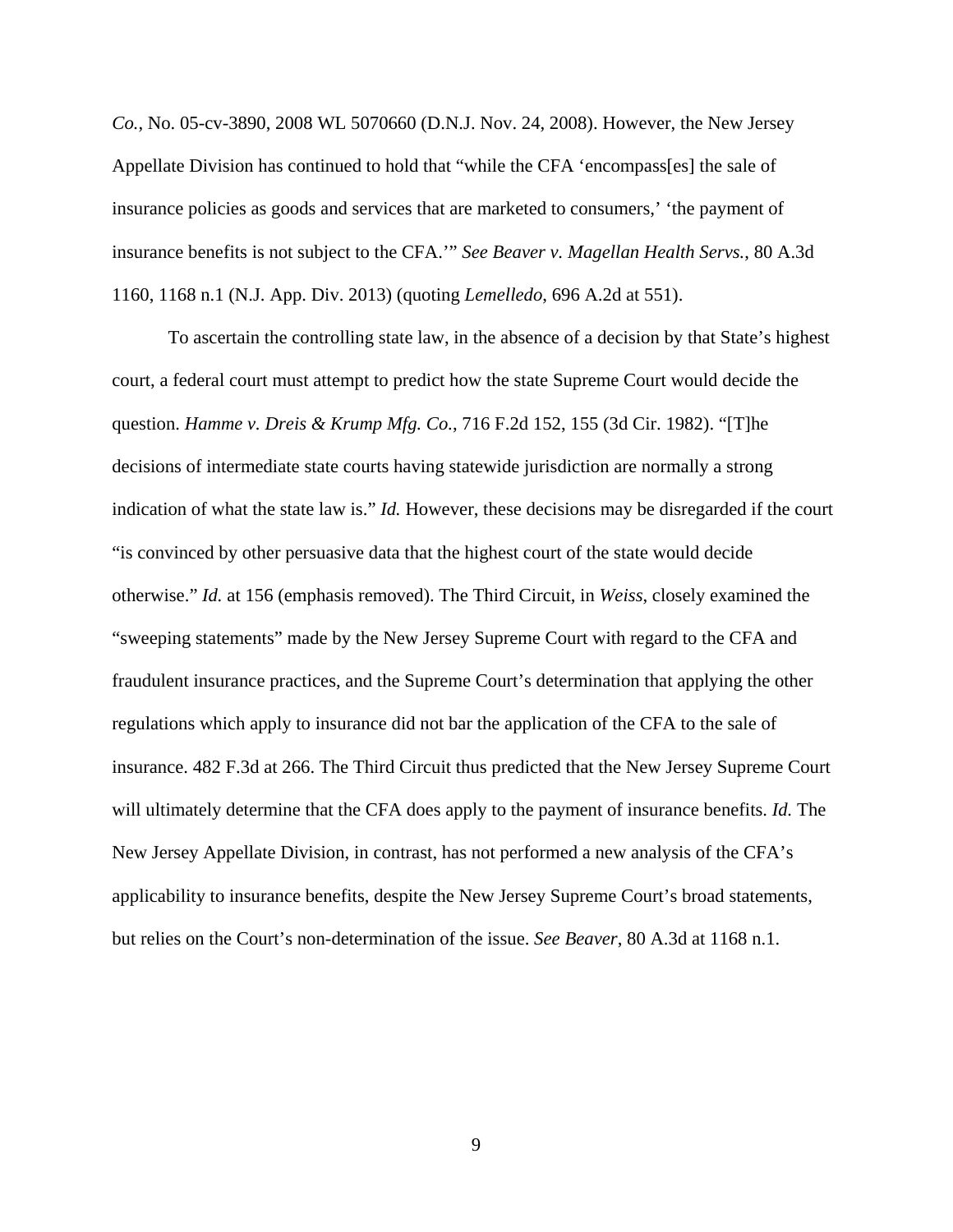I will follow the Third Circuit's lead by predicting that the New Jersey Supreme Court would find that the New Jersey CFA applies to the payment of insurance benefits. Accordingly, Defendant's Motion to Dismiss Count III, which asserts a violation of the CFA, is denied.<sup>5</sup>

## **C. Punitive Damages**

 Defendant argues Plaintiff has failed to plead facts showing "egregious circumstances," "actual malice" or "wanton and willful disregard of persons," which are necessary to maintain a claim for punitive damages. Def. Br. at 8–9. Plaintiff argues that Defendant's actions, as alleged in the Second Amended Complaint, of "denying coverages for damages that an insurance company's agent has already admitted liability for, and then hiring an engineer to validate a decision already made when threatened with bad faith, all in an effort to enlarge profits" are sufficient to permit punitive damages. Pl. Br. at 11.

*Pickett*, while recognizing a cause of action for bad faith denial refusal to pay a first-party claim, held that "absent egregious circumstances, no right to recover for emotional distress or punitive damages exists for an insurer's allegedly wrongful refusal to pay a first-party claim." 621 A.2d at 455. Rather, according to the New Jersey Supreme Court "deliberate, overt, and dishonest dealings . . . constitute torts entirely distinct from the bad-faith claim." *Id.* (internal quotation marks and citation omitted). In addition, the New Jersey Punitive Damages Act provides that punitive damages may only be awarded if the plaintiff proves that the defendant's acts or omissions "were actuated by actual malice or accompanied by a wanton and willful disregard of persons who foreseeably might be harmed by those acts or omissions." N.J. Stat. Ann. § 2A:15-5.12.

<sup>&</sup>lt;sup>5</sup> Defendant has not argued that the Second Amended Complaint fails to state a substantive claim under the CFA, but relies solely on the assertion that the CFA does not cover the payment of insurance benefits.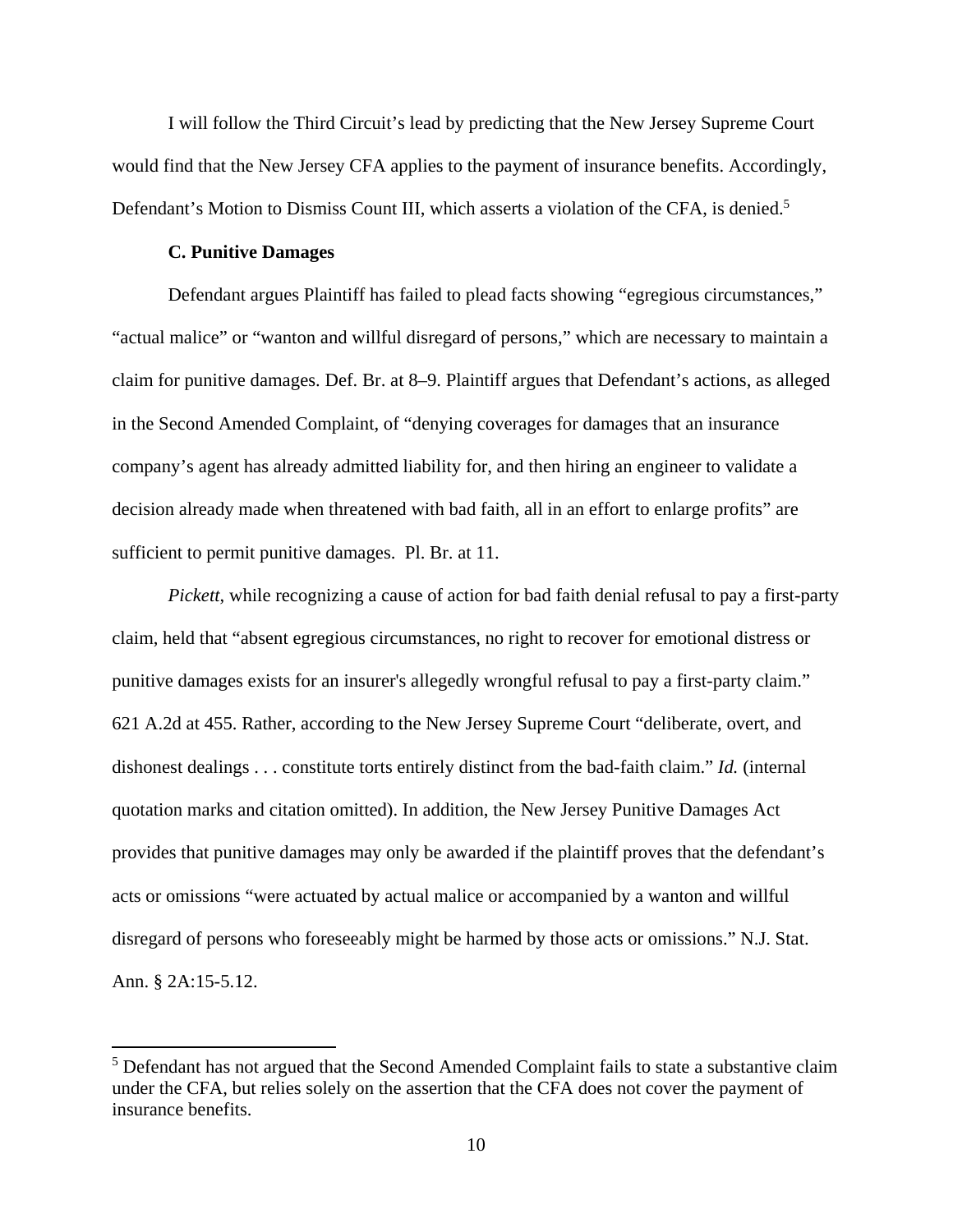Even if Plaintiff can show that Defendant acted in bad faith, Plaintiff has not pleaded facts that rise to the level of egregiousness necessary for punitive damages in an insurance contract case. Certainly the facts as alleged do not show actual malice, or a wanton and willful disregard of persons who might be harmed. Thus, the claim for punitive damages is dismissed.<sup>6</sup>

## **D. Attorney Fees**

 The Second Amended Complaint includes two requests for attorneys' fees. In Count II, for breach of the implied covenant of good faith and fair dealing, Plaintiff asserts that "Allstate is liable to Ms. Bannon for compensatory, consequential, and punitive damages . . . [including] attorneys' fees and expenses." 2d Am. Compl. at ¶ 52. In addition, Plaintiff's prayer for relief requests attorneys' fees.

Defendant argues that New Jersey law precludes granting attorney fees on first-party claims for insurance benefits. Indeed, while N.J. Court R.  $4:42-9(a)(6)$  provides that attorney fees may be permitted "[i]n an action upon a liability or indemnity policy of insurance, in favor of a successful claimant," the New Jersey Supreme Court has stated that this Rule does not apply when an insured "'brings direct suit against his insurer to enforce casualty or other direct coverage.'" *Auto Lenders Acceptance Corp. v. Gentilini Ford, Inc.*, 854 A.2d 378, 399 (N.J. 2004) (quoting *Eagle Fire Prot. Corp. v. First Indem. of Am. Ins. Co.*, 678 A.2d 699, 708 (N.J. 1996)). Plaintiff, however, relies on a New Jersey Appellate Division case, which stated, in dicta, that the measure of damages for a bad faith claim, under *Pickett*, "would be any foreseeable consequential damages. This might typically include, for example, costs of litigation, including expenses for experts and counsel fees, and prejudgment interest." *Taddei v. State Farm* 

<sup>&</sup>lt;sup>6</sup> The New Jersey Consumer Fraud Act mandates the award of treble damages. N.J. Stat. Ann. 56:8-19. The dismissal of the claim for punitive damages does not impact Plaintiff's potential to receive treble damages under the CFA, if successful on that claim.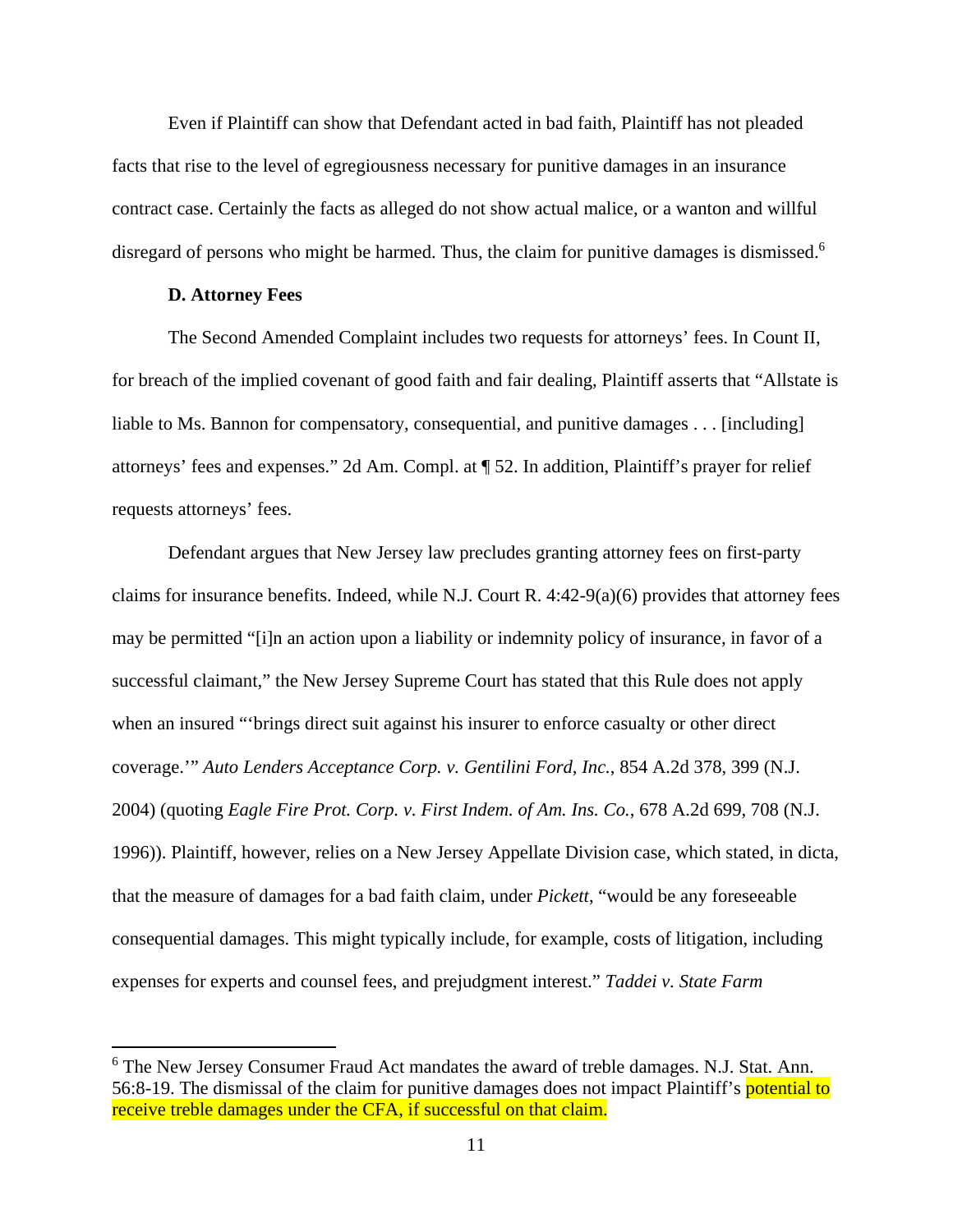*Indemnity Co.*, 951 A.2d 1041, 1048 (N.J. App. Div. 2008). There do not appear to be any cases that examine the Appellate Division's dicta stating that counsel fees may be a consequential damage of a breach of the covenant of good faith and fair dealing in light of the New Jersey Supreme Court's holding that the Court Rule permitting attorney fees does not apply to firstparty insurance suits.

 I find that the New Jersey Supreme Court's holding barring the recovery of attorney fees by an insured bringing direct suit against his insurer to enforce direct coverage applies in this case. Although the costs of litigation may be a foreseeable consequence of a breach of the covenant of good faith and fair dealing, under controlling New Jersey precedent, attorney's fees are not permitted in cases where an insured sues his insurer for direct coverage. Thus, the plaintiff's claim for attorney's fees with respect to Count II is dismissed.

 However, the CFA mandates recovery of attorney's fees. N.J. Stat. Ann. § 56:8-19 ("In all actions under this section, . . . the court shall also award reasonable attorneys' fees, filing fees and reasonable costs of suit."). Therefore, Plaintiff's general prayer for relief, requesting attorney's fees, cannot be dismissed. Thus, as applied to the general prayer for relief, and to Count III, breach of the CFA, the Motion to Dismiss Plaintiff's claim for attorney's fees is denied.

### **IV. CONCLUSION**

 For the reasons stated above, Defendant's Motion to Dismiss is granted in part and denied in part. Specifically, Defendant's Motion to Dismiss Count II, breach of the covenant of good faith and fair dealing, and Count III, for breach of the CFA is denied. Defendant's Motion to Dismiss Plaintiff's claims for punitive damages is granted, and this claim is dismissed.